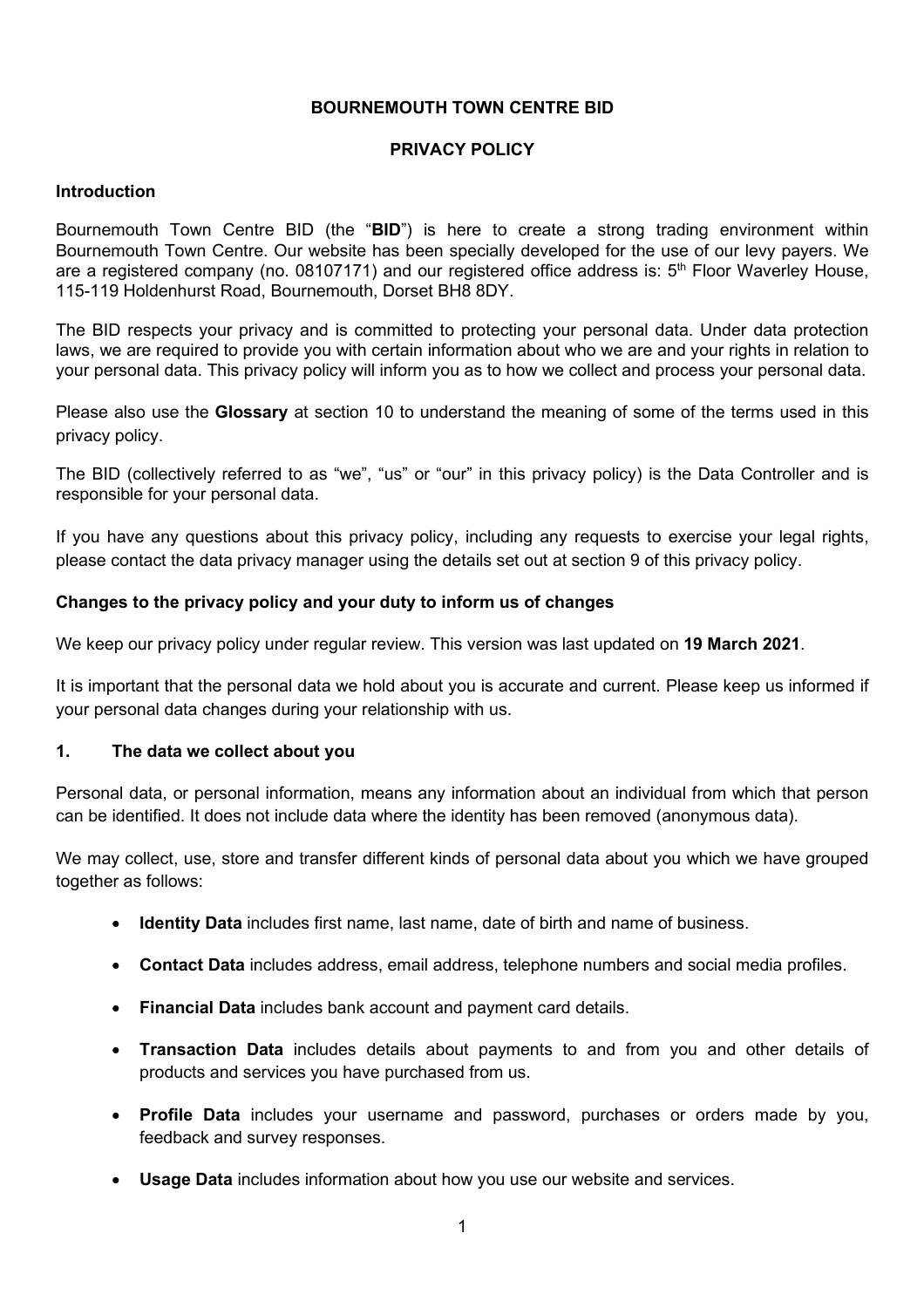**Marketing and Communications Data** includes your preferences in receiving marketing from us.

We also collect, use and share **Aggregated Data** such as statistical or demographic data for any purpose. Aggregated Data could be derived from your personal data but is not considered personal data in law as this data will **not** directly or indirectly reveal your identity. For example, we may aggregate your Usage Data to calculate the percentage of users accessing a specific website feature. However, if we combine or connect Aggregated Data with your personal data so that it can directly or indirectly identify you, we treat the combined data as personal data which will be used in accordance with this privacy policy.

We do not collect any **Special Categories of Personal Data** about you (this includes details about your race or ethnicity, religious or philosophical beliefs, sex life, sexual orientation, political opinions, trade union membership, information about your health, and genetic and biometric data). Nor do we collect any information about criminal convictions and offences.

# **If you fail to provide personal data**

Where we need to collect personal data by law, or under the terms of a contract we have with you, and you fail to provide that data when requested, we may not be able to perform the contract we have or are trying to enter into with you (for example, to provide you with services). In this case, we may have to cancel a service you have with us, but we will notify you if this is the case at the time.

## **2. How is your personal data collected?**

We use different methods to collect data from and about you including through:

- **Direct interactions.** You may give us your Identity, Contact and Financial Data by filling in forms or by corresponding with us by post, phone, email or otherwise. This includes personal data you provide when you:
	- Use our website;
	- Become a levy payer;
	- Make an enquiry via any of the contact details provided on our website;
	- Work for or with us:
	- Create an account on our website;
	- Subscribe to our service or publications such as our newsletter;
	- Give us feedback or contact us.
- **Third parties or publicly available sources.** We will receive personal data about you from various third parties as set out below:
	- a) Technical Data from Google analytics (for more information, please view Google's *Privacy Policy*); and
	- b) Identity Data from BCP Council.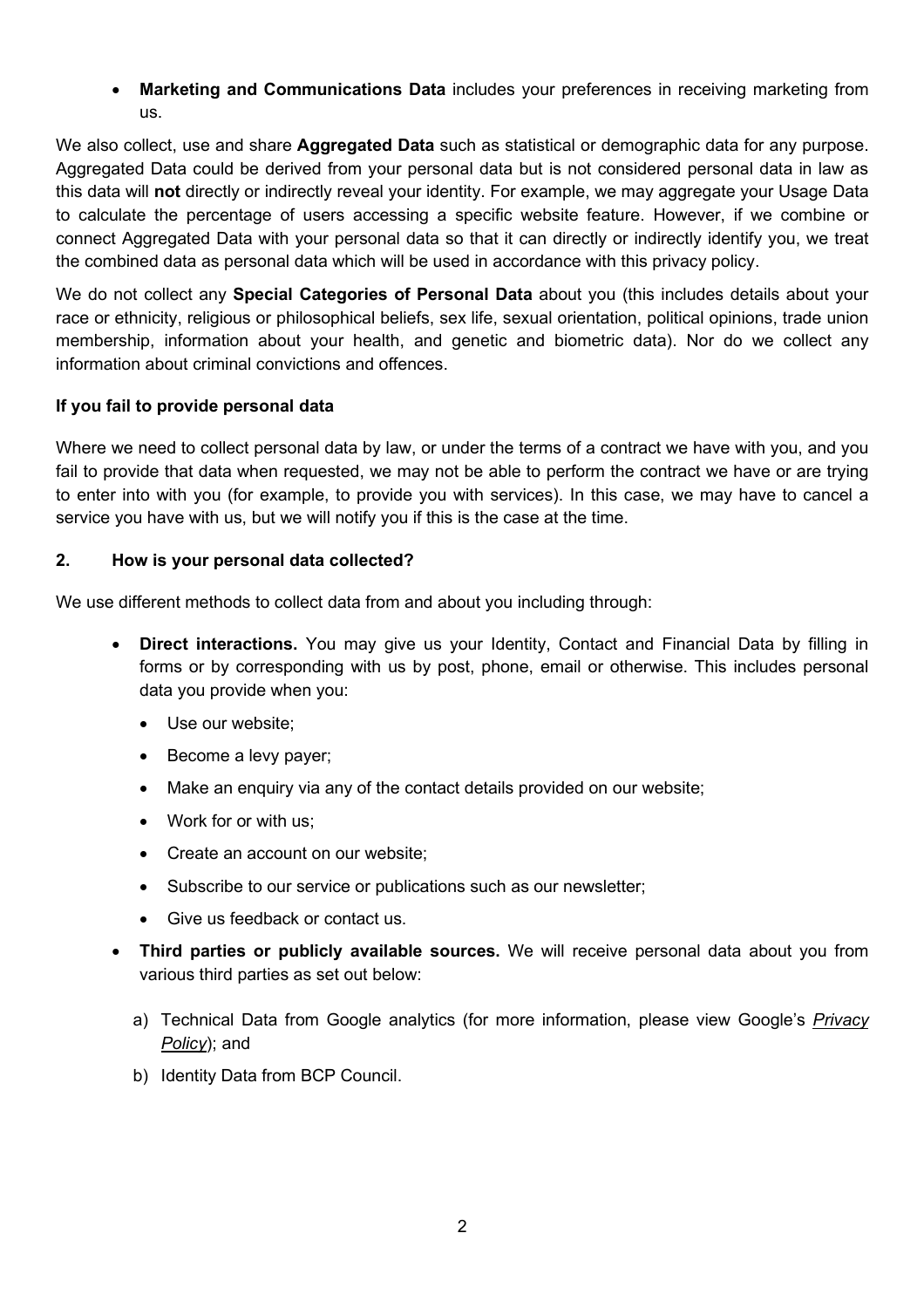### **3. How we use your personal data**

We will only use your personal data when the law allows us to. Most commonly, we will use your personal data in the following circumstances:

- Where we need to perform the contract we are about to enter into or have entered into with you.
- Where it is necessary for our legitimate interests (or those of a third party) and your interests and fundamental rights do not override those interests.
- Where we need to comply with a legal obligation.

Please see our **Glossary – Lawful Basis**, to find out more about the types of lawful basis that we will rely on to process your personal data.

Generally, we do not rely on consent as a legal basis for processing your personal data although we will get your consent before sending third party direct marketing communications to you via email or text message. You have the right to withdraw consent to marketing at any time by contacting us.

## **Purposes for which we will use your personal data**

We have set out below, in a table format, a description of all the ways we plan to use your personal data, and which of the legal bases we rely on to do so. We have also identified what our legitimate interests are where appropriate.

Note that we may process your personal data for more than one lawful ground depending on the specific purpose for which we are using your data. Please contact us if you need details about the specific legal ground we are relying on to process your personal data where more than one ground has been set out in the table below.

| <b>Purpose / Activity</b>                                          | Type of data                              | Lawful basis for processing including<br>basis of legitimate interest                   |
|--------------------------------------------------------------------|-------------------------------------------|-----------------------------------------------------------------------------------------|
| To register you as:                                                | (a) Identity                              | (a) Performance of a contract with you                                                  |
| (a)a levy payer;                                                   | (b) Contact                               | (b)Necessary for our legitimate interests                                               |
| (b) a newsletter subscriber                                        |                                           | (to enable us to send you our newsletter)                                               |
| To process and deliver your order                                  | (a) Identity                              | (a) Performance of a contract with you                                                  |
| including:                                                         | (b) Contact                               | (b) Necessary for our legitimate interests                                              |
| (a) Manage levy payments                                           | (c) Financial                             | (to recover debts due to us)                                                            |
| (b) Collect and recover money<br>owed to us                        | (d) Transaction                           |                                                                                         |
|                                                                    | Marketing<br>(e)<br>and<br>Communications |                                                                                         |
| To manage our relationship with                                    | (a) Identity                              | (a) Performance of a contract with you                                                  |
| you which will include:                                            | (b) Contact                               | (b) Necessary to comply with a legal                                                    |
| (a) Notifying you about changes                                    | (c) Profile                               | obligation                                                                              |
| to our terms or privacy policy<br>(b) Asking you to leave a review | (d)<br>Marketing<br>and                   | (c) Necessary for our legitimate interests<br>(to keep our records updated and to study |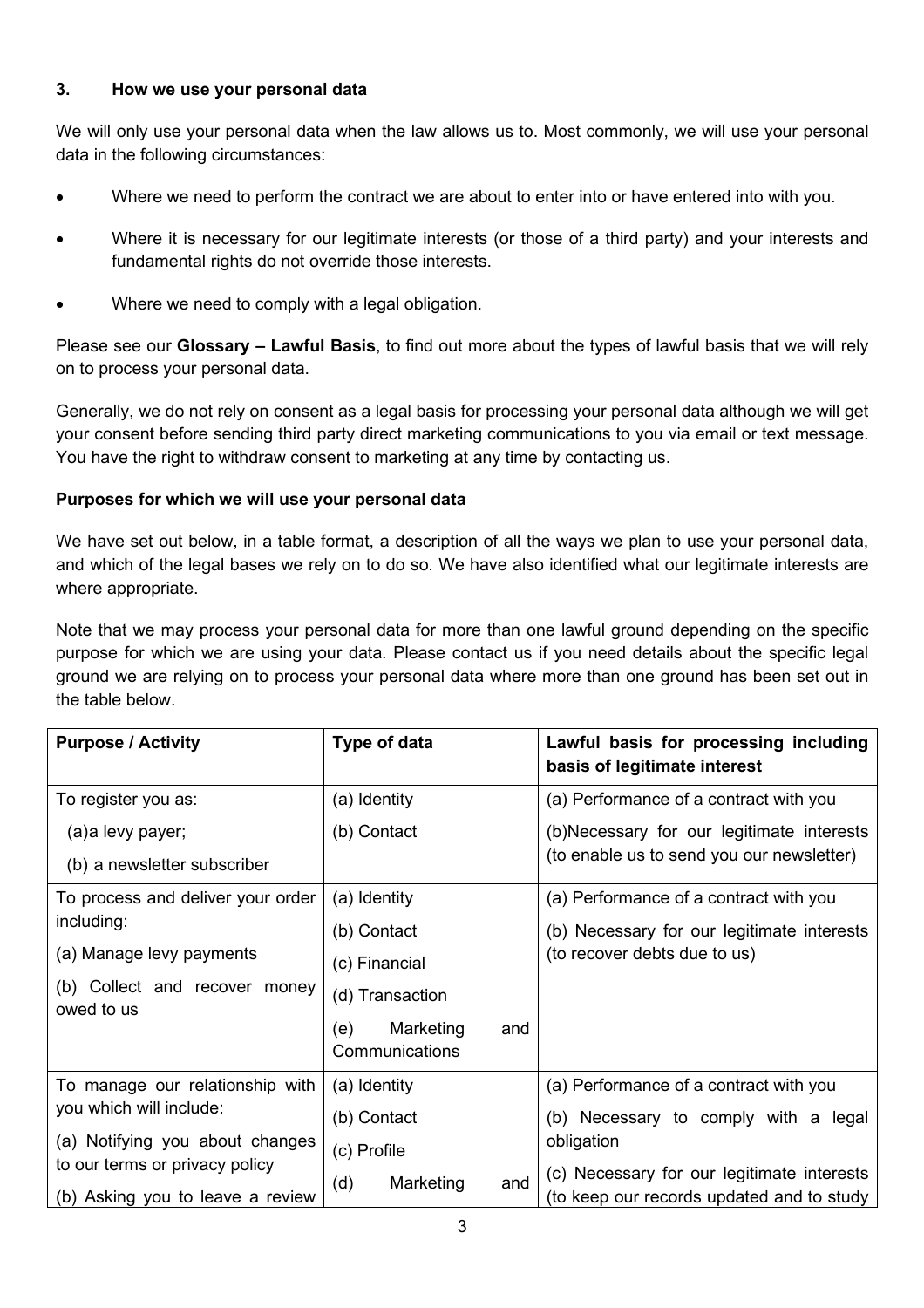| or take a survey                                                                                                                                                                                      | Communications                                                                                                        | how customers use<br>products $/$<br>our<br>services)                                                                                                                                                                                                                                                       |
|-------------------------------------------------------------------------------------------------------------------------------------------------------------------------------------------------------|-----------------------------------------------------------------------------------------------------------------------|-------------------------------------------------------------------------------------------------------------------------------------------------------------------------------------------------------------------------------------------------------------------------------------------------------------|
| To enable you to partake in a<br>prize<br>draw,<br>competition<br>or<br>complete a survey                                                                                                             | (a) Identity<br>(b) Contact<br>(c) Profile<br>(d) Usage<br>(e)<br>Marketing<br>and<br>Communications                  | (a) Performance of a contract with you<br>(b) Necessary for our legitimate interests<br>(to study how customers use our products<br>/ services, to develop them and grow our<br>business)                                                                                                                   |
| To administer and protect our<br>this<br>business<br>and<br>website<br>(including troubleshooting, data<br>testing,<br>analysis,<br>system<br>maintenance, support, reporting<br>and hosting of data) | (a) Identity<br>(b) Contact<br>(c) Technical                                                                          | (a) Necessary for our legitimate interests<br>(for running our business, provision of<br>administration and IT services, network<br>security, to prevent fraud and in the<br>context of a business reorganisation or<br>group restructuring exercise)<br>(b) Necessary to comply with a legal<br>obligation |
| relevant<br>website<br>To<br>deliver<br>content and advertisements to<br>you and measure or understand<br>effectiveness<br>of<br>the<br>the<br>advertising we serve to you                            | (a) Identity<br>(b) Contact<br>(c) Profile<br>(d) Usage<br>Marketing<br>(e)<br>and<br>Communications<br>(f) Technical | Necessary for our legitimate interests (to<br>study how levy payers use our services, to<br>develop them, to grow our business and to<br>inform our marketing strategy)                                                                                                                                     |
| To use data analytics to improve<br>our website, products / services,<br>marketing, customer relationships<br>and experiences                                                                         | (a) Technical<br>(b) Usage                                                                                            | Necessary for our legitimate interests (to<br>keep our website updated and relevant, to<br>develop our business and to inform our<br>marketing strategy)                                                                                                                                                    |
| make<br>suggestions<br>To<br>and<br>recommendations to you about<br>goods or services that may be of<br>interest to you                                                                               | (a) Identity<br>(b) Contact<br>(c) Technical<br>(d) Usage<br>(e) Profile<br>(f)<br>Marketing<br>and<br>Communications | Necessary for our legitimate interests (to<br>develop our services and<br>grow<br>our<br>business)                                                                                                                                                                                                          |
| To carry out work related to gift<br>card sales                                                                                                                                                       | (a) Transaction<br>(b) Technical                                                                                      | Necessary for our legitimate interests (to<br>keep our records updated)                                                                                                                                                                                                                                     |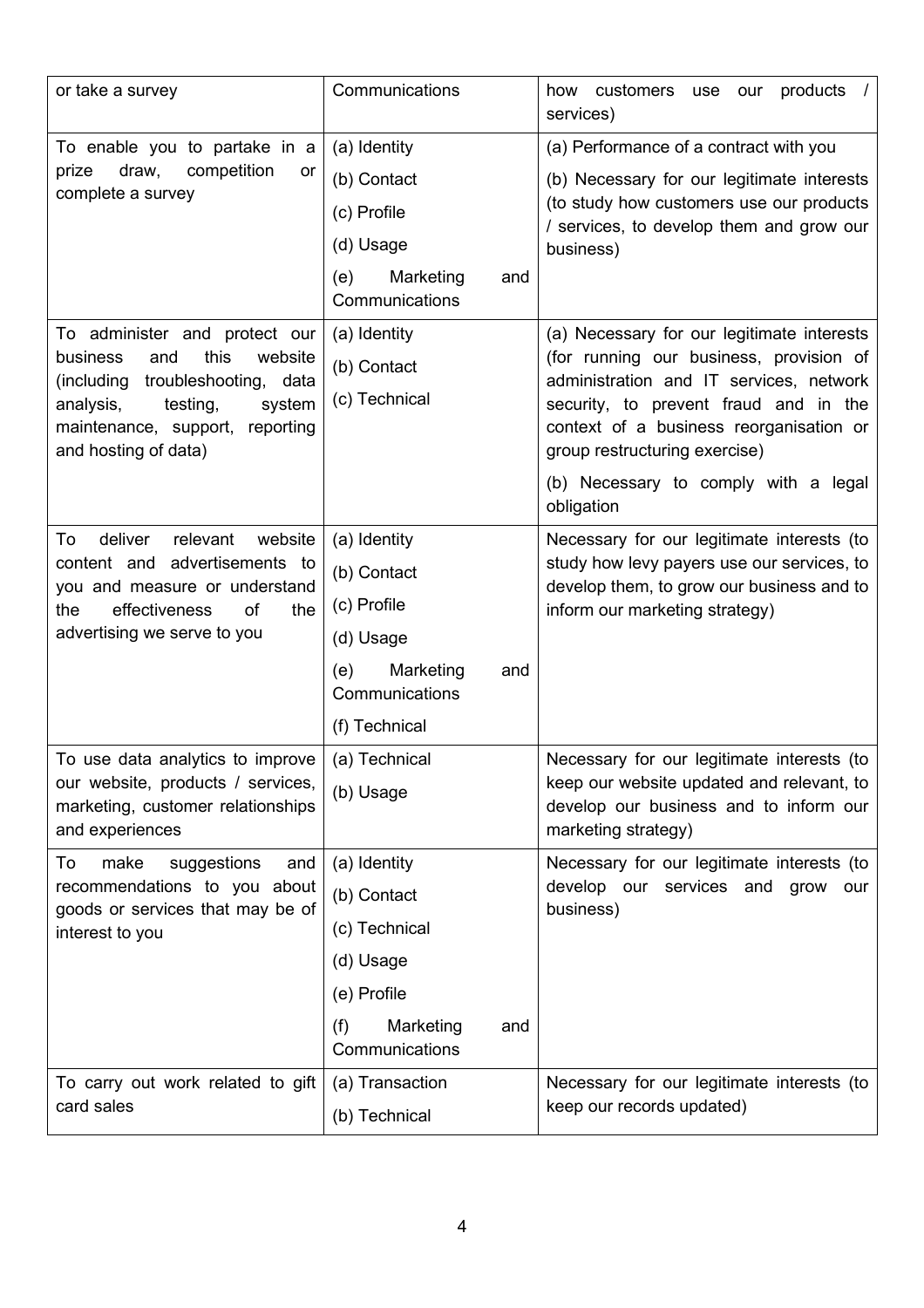## **Third-party marketing**

We will get your express opt-in consent before we share your personal data with any third party for marketing purposes.

### **Opting out**

You can ask us or third parties to stop sending you marketing messages at any time by following the optout links on any marketing message sent to you or by contacting us at any time.

### **Change of purpose**

We will only use your personal data for the purposes for which we collected it, unless we reasonably consider that we need to use it for another reason and that reason is compatible with the original purpose. If you wish to get an explanation as to how the processing for the new purpose is compatible with the original purpose, please contact us.

If we need to use your personal data for an unrelated purpose, we will notify you and we will explain the legal basis which allows us to do so.

Please note that we may process your personal data without your knowledge or consent, in compliance with the above rules, where this is required or permitted by law.

#### **4. Disclosures of your personal data**

- We may pass your information on to third-party service providers. Primarily the third-party service providers are those we use to provide IT, email and system administration services and include without limitation:
- Solomon who act as a data processor on our behalf to provide us with our CRM database. They do not routinely access the data on our systems, but may have to provide maintenance and upgrade services which gives them access to the data.
- The Inspiration Agency who act as a data processor on our behalf to host our website and provide us with website related services such as the secure levy payer log in. The Inspiration Agency uses servers that are based in the UK.
- Darren Northeast PR Ltd who act as a data processor on our behalf to manage our social media competitions. They do not routinely access the data on our systems, but may contact the winners on our behalf. For more information, please view Darren Northeast PR Ltd's *Privacy Policy*.
- Mailchimp who monitor our emails as a data controller. Mailchimp uses servers that are based in the USA, therefore personal information may be transferred out of the UK. For more information, please view Mailchimp's *Privacy Policy*.
- Miconex who manage gift card activity as a data controller (gift card payments are taken securely through PayPal). Miconex uses servers that are based in the UK.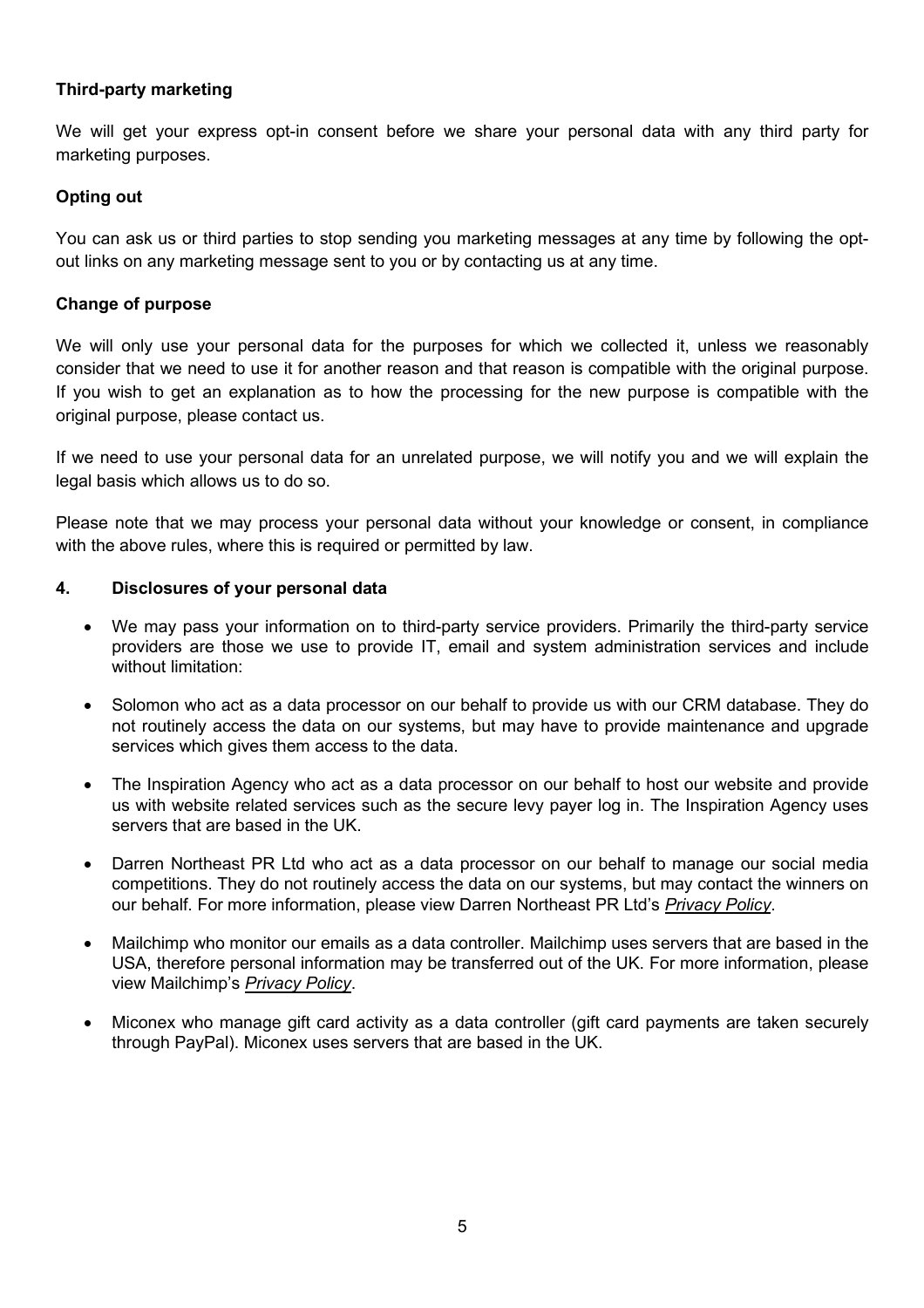We require all third parties to respect the security of your personal data and to treat it in accordance with the law.

### **5. Data security**

We have put in place appropriate security measures to prevent your personal data from being accidentally lost, used or accessed in an unauthorised way, altered or disclosed. In addition, we limit access to your personal data to those employees, agents, contractors and other third parties who have a business need to know. They will only process your personal data on our instructions, and they are subject to a duty of confidentiality.

We have put in place procedures to deal with any suspected personal data breach and will notify you and any applicable regulator of a breach where we are legally required to do so.

### **6. Data retention**

### **How long will you use my personal data for?**

We will only retain your personal data for as long as reasonably necessary to fulfil the purposes we collected it for, including for the purposes of satisfying any legal, regulatory, tax, accounting or reporting requirements. We may retain your personal data for a longer period in the event of a complaint or if we reasonably believe there is a prospect of litigation in respect of our relationship with you.

To determine the appropriate retention period for personal data, we consider the amount, nature and sensitivity of the personal data, the potential risk of harm from unauthorised use or disclosure of your personal data, the purposes for which we process your personal data and whether we can achieve those purposes through other means, and the applicable legal, regulatory, tax, accounting or other requirements.

In some circumstances we will anonymise your personal data (so that it can no longer be associated with you) for research or statistical purposes, in which case we may use this information indefinitely without further notice to you.

#### **7. Third-party links**

Our website may include links to third-party websites, plug-ins and applications. Clicking on those links or enabling those connections may allow third parties to collect or share data about you. We do not control these third-party websites and are not responsible for their privacy statements. When you leave our website, we encourage you to read the privacy policy of every website you visit.

#### **8. Your legal rights**

Under certain circumstances, you have rights under data protection laws in relation to your personal data.

You have the right to:

**Request access** to your personal data (commonly known as a "data subject access request"). This enables you to receive a copy of the personal data we hold about you and to check that we are lawfully processing it.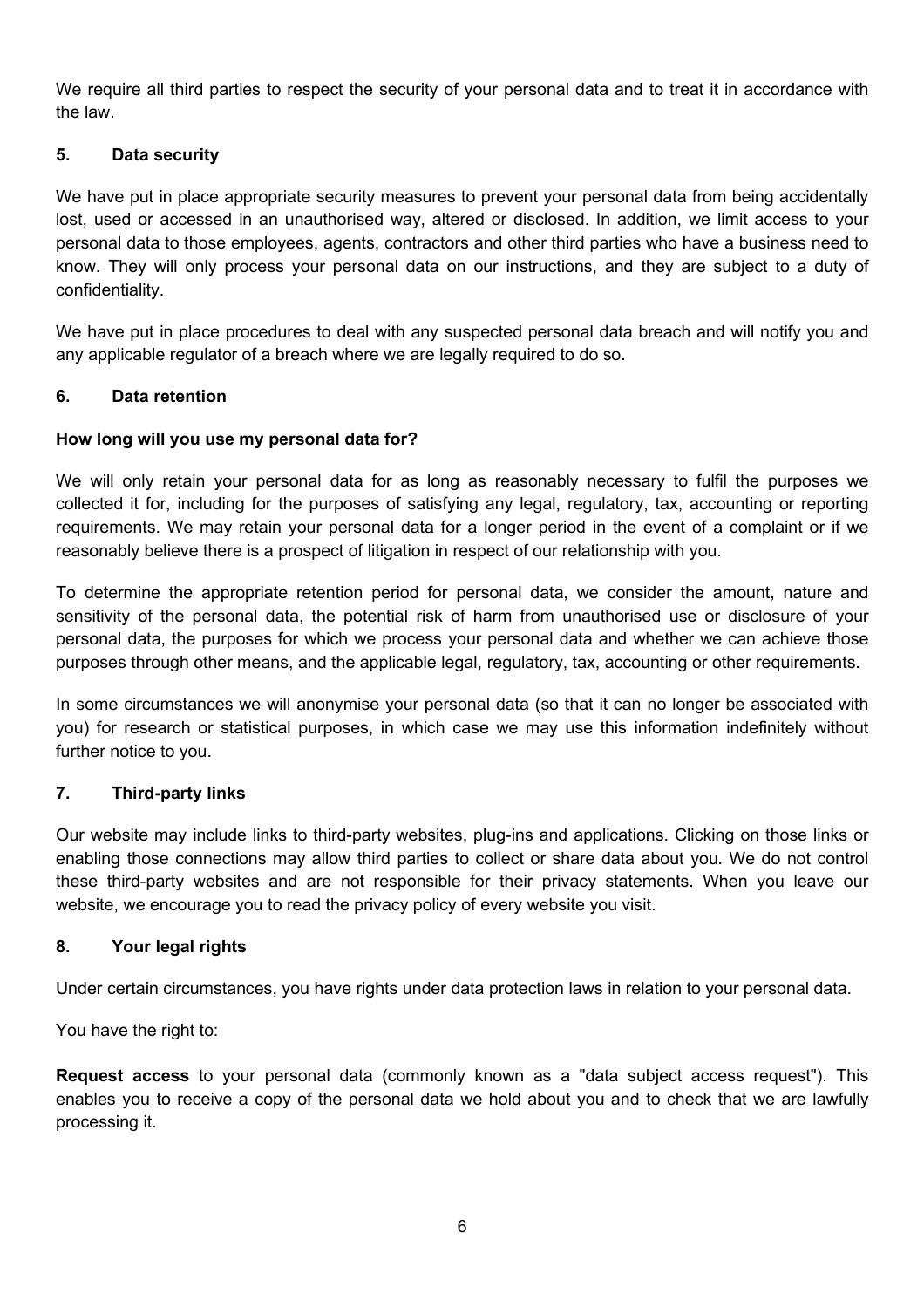**Request correction** of the personal data that we hold about you. This enables you to have any incomplete or inaccurate data we hold about you corrected, though we may need to verify the accuracy of the new data you provide to us.

**Request erasure** of your personal data. This enables you to ask us to delete or remove personal data where there is no good reason for us continuing to process it. You also have the right to ask us to delete or remove your personal data where you have successfully exercised your right to object to processing (see below), where we may have processed your information unlawfully or where we are required to erase your personal data to comply with local law. Note, however, that we may not always be able to comply with your request of erasure for specific legal reasons which will be notified to you, if applicable, at the time of your request.

**Object to processing** of your personal data where we are relying on a legitimate interest (or those of a third party) and there is something about your particular situation which makes you want to object to processing on this ground as you feel it impacts on your fundamental rights and freedoms. You also have the right to object where we are processing your personal data for direct marketing purposes. In some cases, we may demonstrate that we have compelling legitimate grounds to process your information which override your rights and freedoms.

**Request restriction of processing** of your personal data. This enables you to ask us to suspend the processing of your personal data in the following scenarios:

- If you want us to establish the data's accuracy.
- Where our use of the data is unlawful but you do not want us to erase it.
- Where you need us to hold the data even if we no longer require it as you need it to establish, exercise or defend legal claims.
- You have objected to our use of your data but we need to verify whether we have overriding legitimate grounds to use it.

**Request the transfer** of your personal data to you or to a third party. We will provide to you, or a third party you have chosen, your personal data in a structured, commonly used, machine-readable format. Note that this right only applies to automated information which you initially provided consent for us to use or where we used the information to perform a contract with you.

**Withdraw consent at any time** where we are relying on consent to process your personal data. However, this will not affect the lawfulness of any processing carried out before you withdraw your consent. If you withdraw your consent, we may not be able to provide certain products or services to you. We will advise you if this is the case at the time you withdraw your consent.

If you wish to exercise any of the rights set out above, please contact us using the details shown in section 9 below.

## **No fee usually required**

You will not have to pay a fee to access your personal data (or to exercise any of the other rights). However, we may charge a reasonable fee if your request is clearly unfounded, repetitive or excessive. Alternatively, we could refuse to comply with your request in these circumstances.